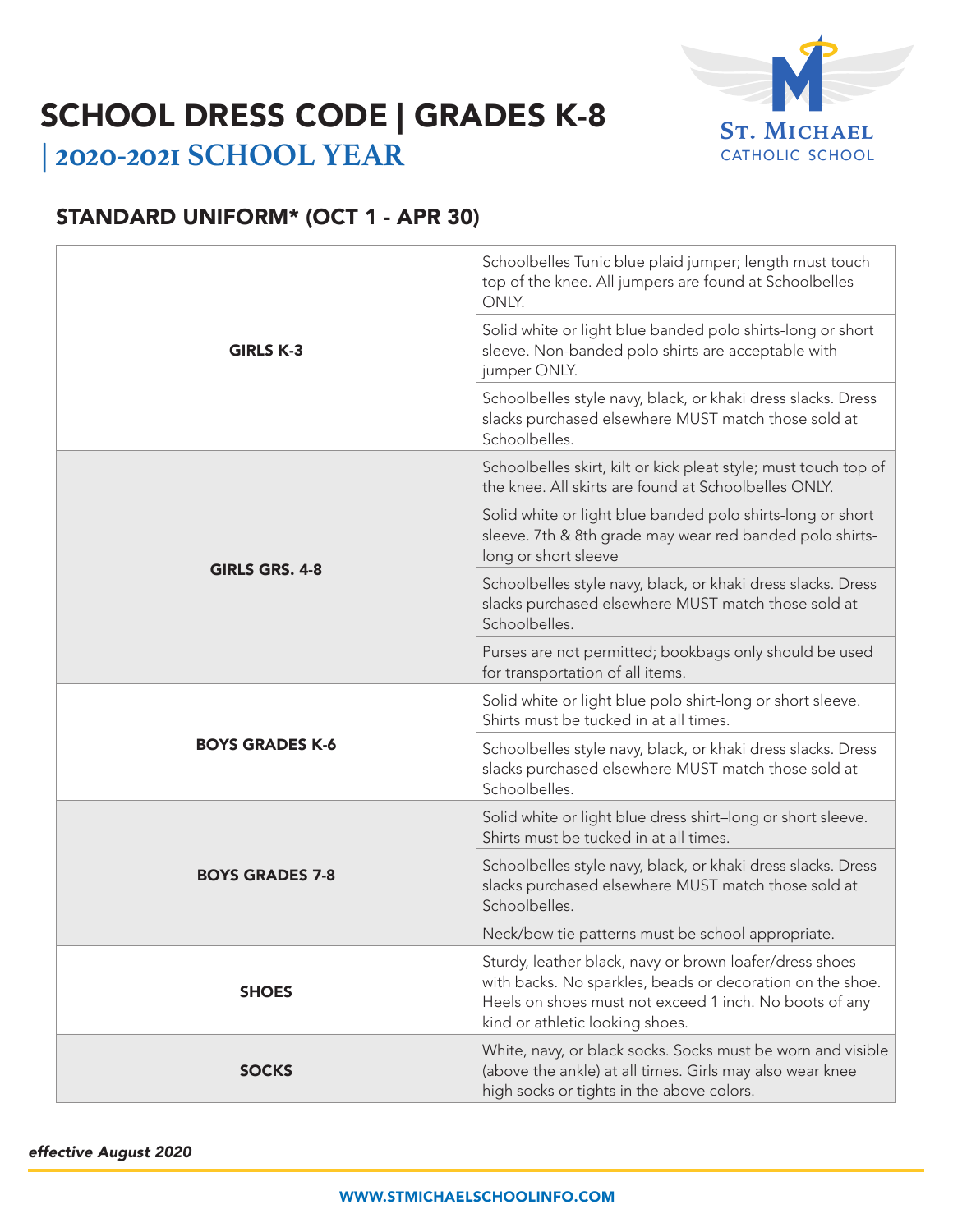

## SCHOOL DRESS CODE | GRADES K-8

**| 2020-2021 SCHOOL YEAR**

| <b>SWEATERS &amp; SWEATSHIRTS</b> | White or navy cardigan, crew or v-neck sweater/sweater<br>vests, or 1/4 zip SMS navy pullover worn OVER polo or dress<br>shirt; the 1/4 zipper items must have the SMS logo and be<br>purchased through PTU.                                                                                                                                                                                                                                                                |
|-----------------------------------|-----------------------------------------------------------------------------------------------------------------------------------------------------------------------------------------------------------------------------------------------------------------------------------------------------------------------------------------------------------------------------------------------------------------------------------------------------------------------------|
| <b>T-SHIRTS</b>                   | Only solid white t-shirts may be worn under shirts and must<br>be tucked in at all times.                                                                                                                                                                                                                                                                                                                                                                                   |
| <b>BELTS</b>                      | Solid navy, black, or brown belts only. Belts must be worn<br>by boys, with pants/shorts, in grades 4-8.                                                                                                                                                                                                                                                                                                                                                                    |
| <b>HAIR &amp; ACCESSORIES</b>     | <b>Girls:</b> All students are expected to maintain a well<br>groomed appearance. Hair is to be well groomed and<br>combed. Highlighting or dyeing of hair is not permitted.<br>If nail polish is worn, it must be a natural or light color.<br>Artificial nails are not allowed. Hair ornaments (barrettes,<br>clips, etc.) must be in solid colors or the uniform plaid. Any<br>extreme styles, colors, or appearance will be left to the<br>discretion of the Principal. |
|                                   | <b>Boys:</b> All students are expected to maintain a well<br>groomed appearance. Hair is to be well groomed and<br>combed. Haircuts for boys should be above their ears,<br>eyebrows, and collars. Highlighting or dyeing of hair is not<br>permitted. Boys are not permitted to wear earrings, but<br>a watch and a simple chain are permitted. Any extreme<br>styles, colors, or appearance will be left to the discretion of<br>the Principal.                           |

### SUMMER UNIFORM\* (MAY 1 - SEP 30)

| <b>SHORTS</b> | Schoolbelles type navy, black, or khaki walking shorts.<br>Walking shorts purchased elsewhere MUST match those<br>sold at Schoolbelles.                                                |
|---------------|----------------------------------------------------------------------------------------------------------------------------------------------------------------------------------------|
| <b>SHIRTS</b> | <b>Girls:</b> Solid white or light blue banded polo shirt - long or<br>short sleeves. 7 & 8 may also wear red banded polo shirt                                                        |
|               | <b>Boys:</b> Solid white or light blue polo shirt-long or short<br>sleeves; MUST be tucked in at all times. 7 & 8 grs. May also<br>wear regular, uniform pants with polo shirt option. |
| <b>SHOES</b>  | Athletic tennis shoes.                                                                                                                                                                 |
| <b>SOCKS</b>  | White - Socks must be warn and visible (above the ankle) at<br>all times.                                                                                                              |
| <b>BELTS</b>  | Solid navy, black, or brown belts only. Belts must be worn<br>by boys in grades 4-8.                                                                                                   |

*effective August 2020*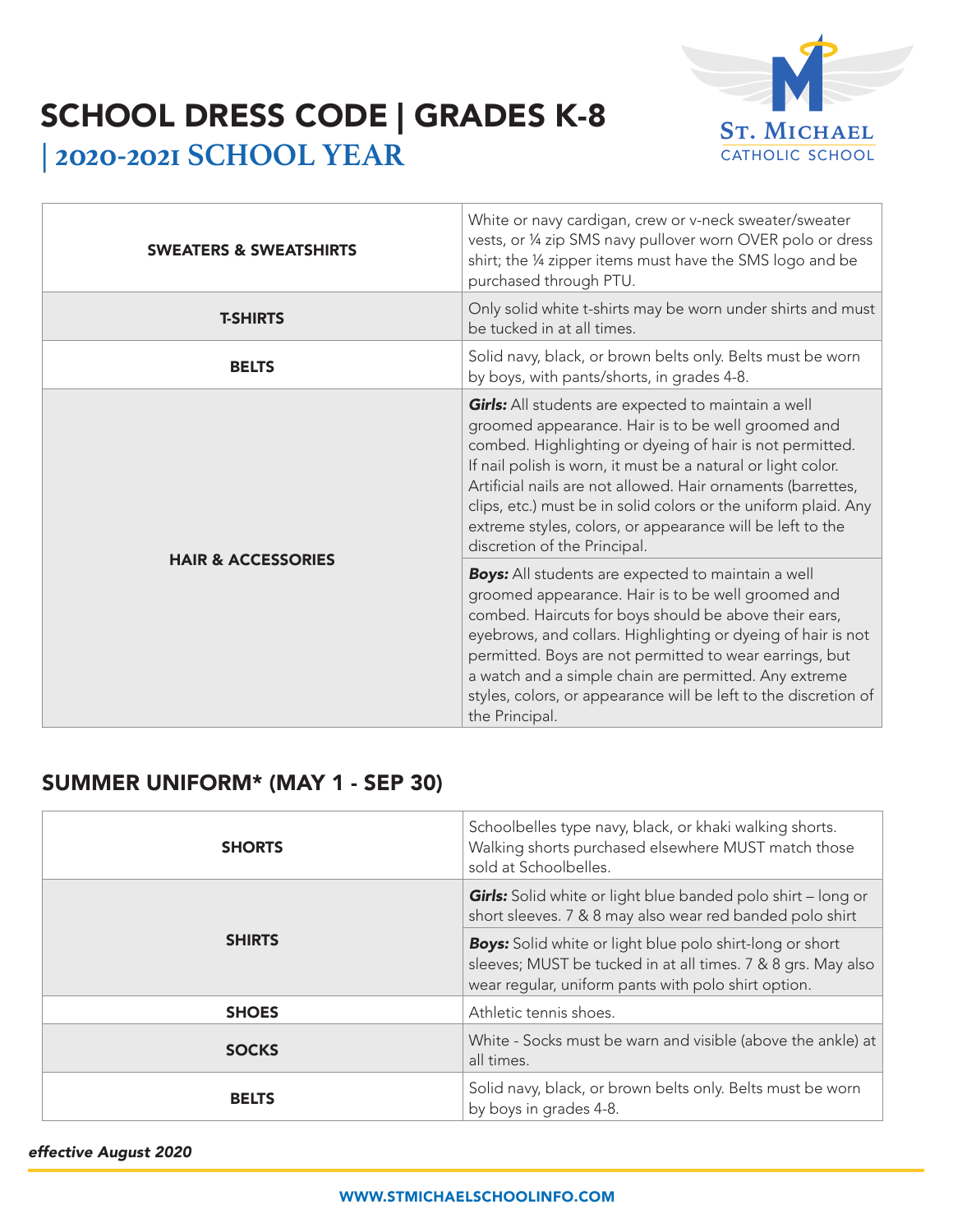

### SCHOOL DRESS CODE | GRADES K-8 **| 2020-2021 SCHOOL YEAR**

### PHYSICAL EDUCATION UNIFORM\*

Gym uniforms must be bought from ESP Promotions through St. Michael School. Order forms are available online at *https://www.stmichaelschoolinfo.com/documents--forms.*

| <b>SHORTS / SWEATPANTS</b> | Navy with St. Michael School name.                                                                     |
|----------------------------|--------------------------------------------------------------------------------------------------------|
| <b>SHIRT</b>               | Long or short sleeve. Dark gray with St. Michael School<br>name.                                       |
| <b>SHOES</b>               | Athletic tennis shoes.                                                                                 |
| <b>SOCKS</b>               | White or navy cotton athletic socks. Socks must be worn<br>and visible (above the ankle) at all times. |

#### DRESS UP DAY\*

|              | 1. | Dress pants.                                                                                                          |
|--------------|----|-----------------------------------------------------------------------------------------------------------------------|
|              | 2. | Skirts/Dresses: Length must touch the top of the knee.                                                                |
|              | 3. | Sleeves may be short or long.                                                                                         |
|              | 4. | No midriff or low-cut front or back; no back cut outs.                                                                |
| <b>GIRLS</b> | 5. | Shirts dress, long or short sleeves;                                                                                  |
|              | 6. | Not permitted: inappropriate pictures or writing,<br>midriff, low-cut front or back, or back cut outs, no<br>hoodies. |
|              | 7. | Dress shoes or athletic ONLY; heel and toes must be<br>covered.                                                       |
|              | 1. | Dress pants, dress shirt or polo.                                                                                     |
| <b>BOYS</b>  | 2. | Dress shoes.                                                                                                          |
|              | 3. | Socks must be visible at all times.                                                                                   |